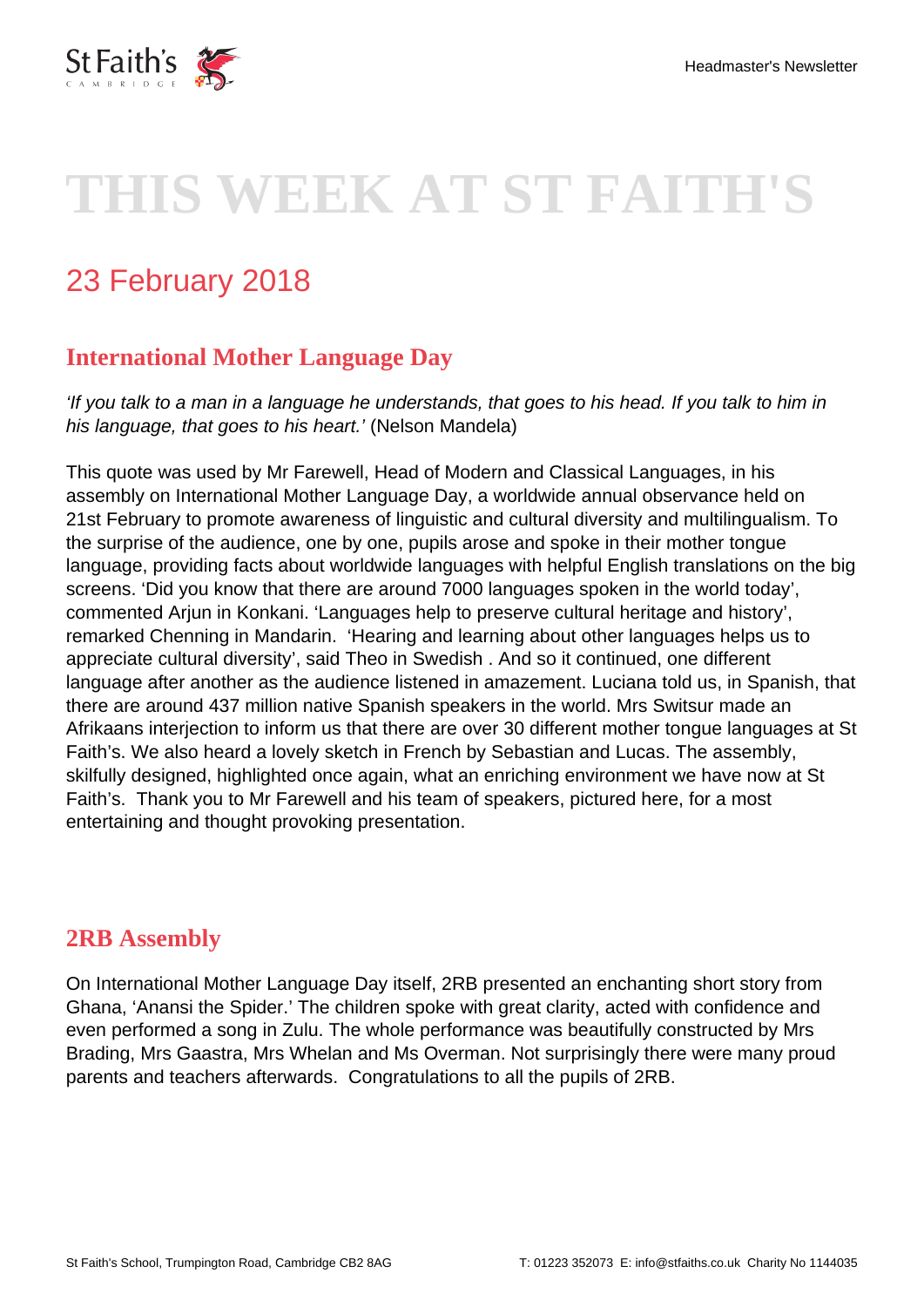



### **Examination Results**

There has been much of which to be proud as the senior school entrance examinations results have landed on my desk over the past few weeks. The performances of our pupils and the feedback from the senior schools has been extremely positive, not just in terms of the results but also the impressive way our pupils conducted themselves in interviews and meetings with key staff. To date, our pupils have gained twenty five scholarships at seven different schools; eight Academic, one All-round, three Art, two Drama, four Music and seven Sport. Once again, a very high proportion of our leavers have gained places at their first choice schools. I will provide further details when the outcomes of all the examinations have been received but in the meantime, I would like to congratulate the pupils on these significant successes.

#### **Book Launch**

Many congratulations also, to Mrs White, Deputy Head Academic whose book, [A Good](https://www.routledge.com/A-Good-Education-A-New-Model-of-Learning-to-Enrich-Every-Child/White/p/book/9781138576322) [Education](https://www.routledge.com/A-Good-Education-A-New-Model-of-Learning-to-Enrich-Every-Child/White/p/book/9781138576322) was published this week. This book, the first of its kind, explores how a good contemporary education, typically provided by the very best schools in the UK, can be defined and implemented. It has already received widespread acclaim across the educational spectrum, including Sir Anthony Seldon (former Head of Brighton College and of Wellington College, and now Vice-Chancellor of Buckingham University), who comments, 'Margaret White has spent a lifetime in and reflecting upon schools. She has written a wise and fresh book that all those connected with education, as parents, teachers, governors and administrators, and above all politicians, can read with profit and delight.' Further testimonials and details of the book are in the academic section of this newsletter. We are planning a book launch event later this term at which parents will be most welcome; details will be sent to you soon.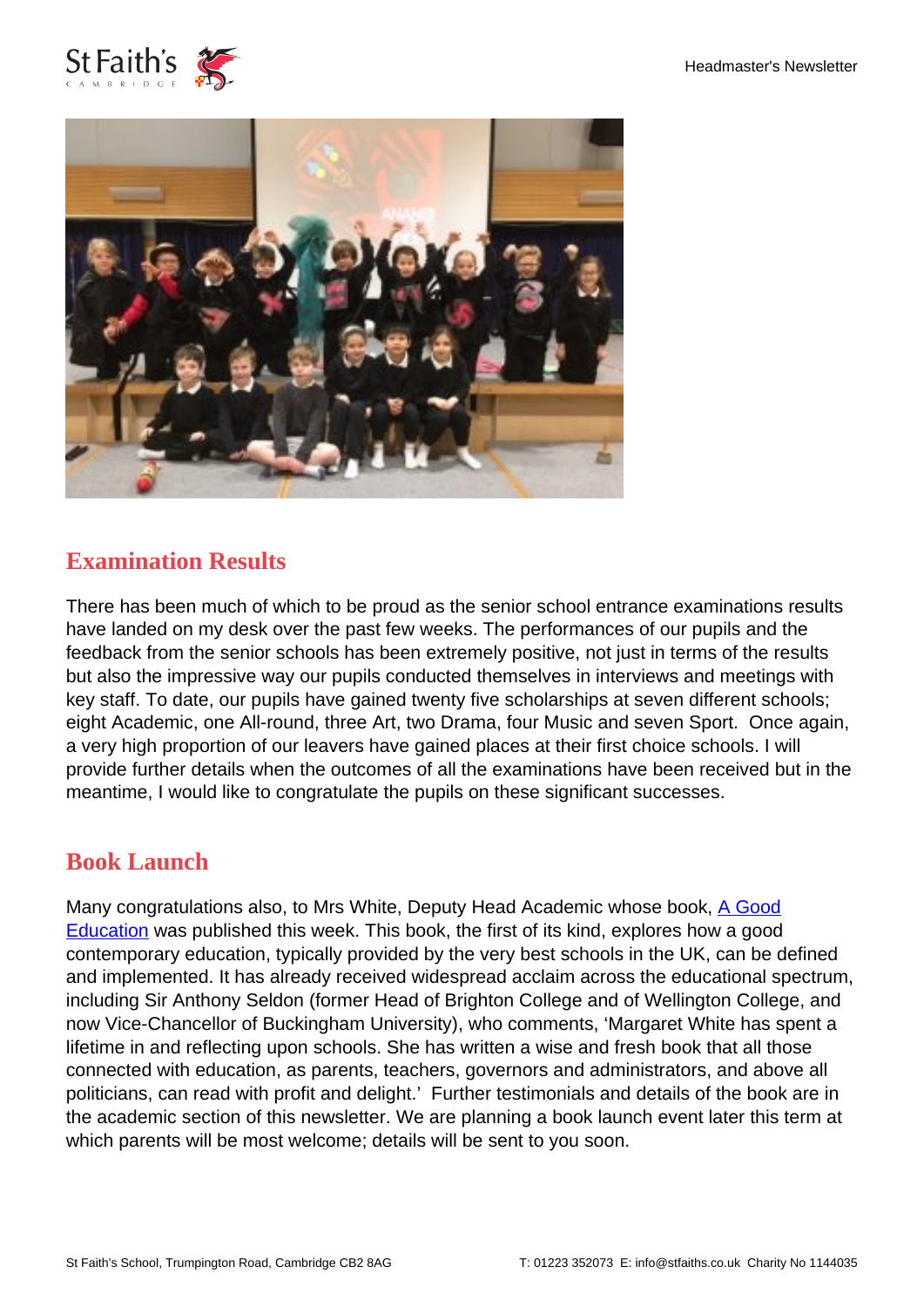



Mrs White is in good company, as also this week, Old Fidelian, Sir John Tusa (former Director of the BBC World Service and BBC Newsnight Presenter) has had his memoirs published by Orion. One of the chapters of [Making a Noise](https://www.orionbooks.co.uk/books/detail.page?isbn=9781474607100) covers the war years when Sir John, along with the other St Faith's boarders, were evacuated to Ashburton in Devon.

#### **Chef of the Year**

More congratulations, this time to Kevin Johnson, our Head Chef, who finished third in this year's Chartwells Independent Chef of the Year. Below are pictures of the starter and dessert Kevin made for the competition last week, one of today's lunch options (pan-fried mackerel served on a pearl barley and pancetta risotto with crispy rice noodles) and the delicious 'Engineering' cake he made for the staff to celebrate the school's prize for 'Strategic Initiative of the Year' at the 2018 TES awards.

#### **Finally..**

One of the highlights of the week for me was receiving a card from Liverpool to say that the staff at Liverpool Cathedral considered our pupils to be the best behaved school group they had ever hosted. Many thanks to all the children on the Music Tour for being such great ambassadors.

I am now off to two contrasting events. Firstly, the funeral of John Cates, who worked at St Faith's for 25 years, mainly as a Housekeeping Supervisor. He was much loved across the school community and will be missed greatly. Later this evening I will then be dusting down my football boots to play in the annual Old Fidelian v staff match; this year a parents' team will be joining us to make it a three-way contest, so there should be no lack of action or entertainment.